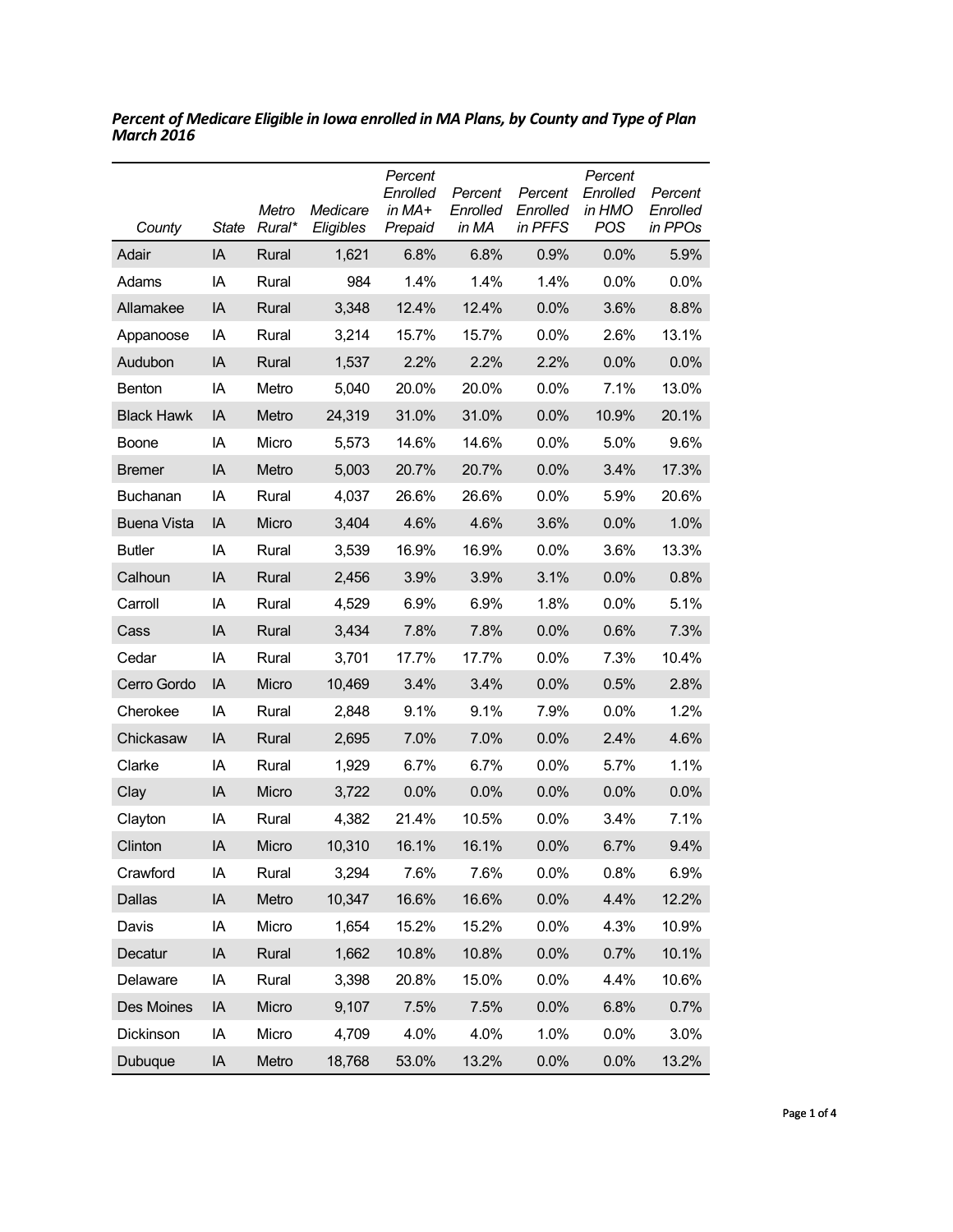| County    | State | Metro<br>Rural* | Medicare<br>Eligibles | Percent<br>Enrolled<br>in MA+<br>Prepaid | Percent<br>Enrolled<br>in MA | Percent<br>Enrolled<br>in PFFS | Percent<br>Enrolled<br>in HMO<br><b>POS</b> | Percent<br>Enrolled<br>in PPOs |
|-----------|-------|-----------------|-----------------------|------------------------------------------|------------------------------|--------------------------------|---------------------------------------------|--------------------------------|
| Emmet     | IA    | Rural           | 2,209                 | 2.9%                                     | 2.9%                         | 1.0%                           | 0.0%                                        | 2.0%                           |
| Fayette   | IA    | Rural           | 4,761                 | 14.9%                                    | 14.9%                        | 0.0%                           | 3.7%                                        | 11.2%                          |
| Floyd     | IA    | Rural           | 3,796                 | 5.9%                                     | 5.9%                         | 0.0%                           | 1.2%                                        | 4.7%                           |
| Franklin  | IA    | Rural           | 2,297                 | 2.1%                                     | 2.1%                         | 0.0%                           | 0.0%                                        | 2.1%                           |
| Fremont   | IA    | Rural           | 1,701                 | 9.5%                                     | 9.5%                         | 0.0%                           | 1.3%                                        | 8.2%                           |
| Greene    | IA    | Rural           | 2,294                 | 11.5%                                    | 11.5%                        | 0.0%                           | 6.2%                                        | 5.2%                           |
| Grundy    | IA    | Metro           | 2,743                 | 19.0%                                    | 19.0%                        | 0.0%                           | 5.1%                                        | 13.9%                          |
| Guthrie   | IA    | Metro           | 2,684                 | 15.9%                                    | 15.9%                        | 0.0%                           | 3.7%                                        | 12.2%                          |
| Hamilton  | IA    | Rural           | 3,370                 | 8.8%                                     | 8.8%                         | 0.0%                           | 2.7%                                        | 6.1%                           |
| Hancock   | IA    | Rural           | 2,457                 | 1.8%                                     | 1.8%                         | 0.0%                           | 0.0%                                        | 1.8%                           |
| Hardin    | IA    | Rural           | 4,005                 | 6.7%                                     | 6.7%                         | 0.0%                           | 4.3%                                        | 2.3%                           |
| Harrison  | IA    | Metro           | 3,159                 | 9.2%                                     | 8.5%                         | 0.0%                           | 2.0%                                        | 6.5%                           |
| Henry     | IA    | Rural           | 4,212                 | 6.9%                                     | 6.9%                         | 0.0%                           | 4.7%                                        | 2.2%                           |
| Howard    | IA    | Rural           | 2,134                 | 0.8%                                     | 0.8%                         | 0.0%                           | 0.8%                                        | 0.0%                           |
| Humboldt  | IA    | Rural           | 2,190                 | 4.5%                                     | 4.5%                         | 2.9%                           | 0.0%                                        | 1.6%                           |
| Ida       | IA    | Rural           | 1,678                 | 8.4%                                     | 8.4%                         | 2.7%                           | 0.0%                                        | 5.7%                           |
| lowa      | IA    | Rural           | 3,347                 | 14.8%                                    | 14.8%                        | 0.0%                           | 4.8%                                        | 9.9%                           |
| Jackson   | IA    | Rural           | 4,492                 | 27.6%                                    | 10.5%                        | 0.0%                           | 4.2%                                        | 6.3%                           |
| Jasper    | IA    | Micro           | 7,766                 | 14.1%                                    | 14.1%                        | 0.0%                           | 4.7%                                        | 9.4%                           |
| Jefferson | IA    | Micro           | 3,804                 | 10.3%                                    | 10.3%                        | 0.0%                           | 8.5%                                        | 1.8%                           |
| Johnson   | IA    | Metro           | 17,191                | 14.3%                                    | 14.3%                        | 0.0%                           | 5.5%                                        | 8.8%                           |
| Jones     | IA    | Metro           | 4,235                 | 19.9%                                    | 18.3%                        | 0.0%                           | 7.1%                                        | 11.2%                          |
| Keokuk    | IA    | Rural           | 2,358                 | 14.8%                                    | 14.8%                        | 0.0%                           | 4.1%                                        | 10.6%                          |
| Kossuth   | IA    | Rural           | 3,907                 | 1.5%                                     | 1.5%                         | 0.0%                           | 0.0%                                        | 1.5%                           |
| Lee       | IA    | Micro           | 8,012                 | 9.5%                                     | 8.9%                         | 0.0%                           | 6.1%                                        | 2.9%                           |
| Linn      | IA    | Metro           | 37,632                | 27.2%                                    | 27.2%                        | 0.0%                           | 9.8%                                        | 17.4%                          |
| Louisa    | IA    | Rural           | 2,140                 | 13.7%                                    | 13.7%                        | 1.1%                           | 8.2%                                        | 4.4%                           |
| Lucas     | IA    | Rural           | 1,991                 | 13.3%                                    | 13.3%                        | 0.0%                           | 3.9%                                        | 9.3%                           |
| Lyon      | IA    | Rural           | 2,146                 | 6.1%                                     | 6.1%                         | 3.5%                           | 0.0%                                        | 2.6%                           |
| Madison   | IA    | Metro           | 2,947                 | 17.5%                                    | 17.5%                        | 0.0%                           | 5.4%                                        | 12.1%                          |
| Mahaska   | IA    | Micro           | 4,426                 | 13.0%                                    | 13.0%                        | 0.0%                           | 2.8%                                        | 10.2%                          |

*Percent of Medicare Eligible in Iowa enrolled in MA Plans, by County and Type of Plan March 2016*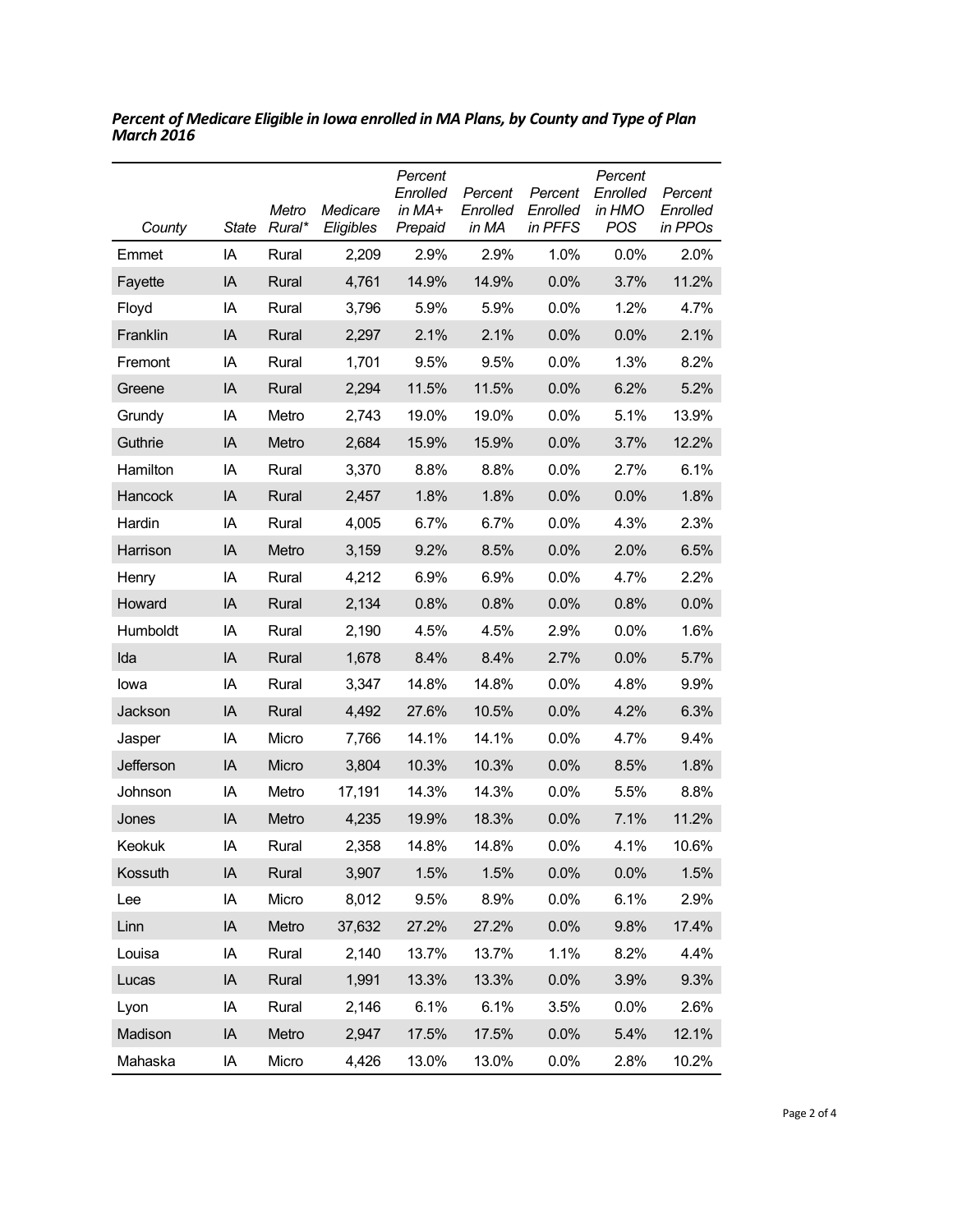| County        | State | Metro<br>Rural* | Medicare<br>Eligibles | Percent<br>Enrolled<br>in $MA+$<br>Prepaid | Percent<br>Enrolled<br>in MA | Percent<br>Enrolled<br>in PFFS | Percent<br>Enrolled<br>in HMO<br><b>POS</b> | Percent<br>Enrolled<br>in PPOs |
|---------------|-------|-----------------|-----------------------|--------------------------------------------|------------------------------|--------------------------------|---------------------------------------------|--------------------------------|
| Marion        | IA    | Rural           | 6,626                 | 10.5%                                      | 10.5%                        | $0.0\%$                        | 2.9%                                        | 7.6%                           |
| Marshall      | IA    | Micro           | 8,390                 | 13.5%                                      | 13.5%                        | $0.0\%$                        | 4.4%                                        | 9.1%                           |
| <b>Mills</b>  | IA    | Metro           | 3,051                 | 12.2%                                      | 11.6%                        | 0.0%                           | 2.8%                                        | 8.8%                           |
| Mitchell      | IA    | Rural           | 2,393                 | 0.0%                                       | 0.0%                         | $0.0\%$                        | 0.0%                                        | $0.0\%$                        |
| Monona        | IA    | Rural           | 2,345                 | 16.8%                                      | 16.8%                        | 0.0%                           | 0.6%                                        | 16.2%                          |
| Monroe        | IA    | Rural           | 1,748                 | 17.6%                                      | 17.6%                        | $0.0\%$                        | 3.0%                                        | 14.6%                          |
| Montgomery    | IA    | Rural           | 2,553                 | 6.4%                                       | 6.4%                         | 0.0%                           | 0.8%                                        | 5.6%                           |
| Muscatine     | IA    | Micro           | 7,923                 | 22.2%                                      | 22.2%                        | 0.0%                           | 6.4%                                        | 15.8%                          |
| O'Brien       | IA    | Rural           | 3,217                 | 4.2%                                       | 4.2%                         | 0.0%                           | 0.0%                                        | 4.2%                           |
| Osceola       | IA    | Rural           | 1,351                 | 3.8%                                       | 3.8%                         | 0.0%                           | 0.0%                                        | 3.8%                           |
| Page          | IA    | Rural           | 3,770                 | 7.3%                                       | 7.3%                         | 0.0%                           | 0.7%                                        | 6.6%                           |
| Palo Alto     | IA    | Rural           | 2,080                 | 1.4%                                       | 1.4%                         | 0.0%                           | 0.0%                                        | 1.4%                           |
| Plymouth      | IA    | Metro           | 4,880                 | 14.2%                                      | 14.2%                        | 0.0%                           | 0.0%                                        | 14.2%                          |
| Pocahontas    | IA    | Rural           | 1,786                 | 3.6%                                       | 3.6%                         | $2.2\%$                        | 0.0%                                        | 1.5%                           |
| Polk          | IA    | Metro           | 67,954                | 20.2%                                      | 20.2%                        | 0.0%                           | 7.4%                                        | 12.8%                          |
| Pottawattamie | IA    | Metro           | 18,334                | 23.1%                                      | 21.0%                        | 0.0%                           | 14.2%                                       | 6.8%                           |
| Poweshiek     | IA    | Rural           | 3,927                 | 11.6%                                      | 11.6%                        | 0.0%                           | 3.2%                                        | 8.4%                           |
| Ringgold      | ΙA    | Rural           | 1,292                 | 4.1%                                       | 4.1%                         | $0.0\%$                        | 0.0%                                        | 4.1%                           |
| Sac           | IA    | Rural           | 2,443                 | 3.2%                                       | 3.2%                         | 2.5%                           | 0.0%                                        | 0.7%                           |
| Scott         | ΙA    | Metro           | 30,258                | 24.7%                                      | 24.7%                        | 0.0%                           | 9.9%                                        | 14.7%                          |
| Shelby        | IA    | Rural           | 2,964                 | 6.8%                                       | 6.8%                         | 0.0%                           | 0.9%                                        | 5.9%                           |
| Sioux         | IA    | Rural           | 5,620                 | 5.6%                                       | 5.6%                         | 1.4%                           | 0.0%                                        | 4.2%                           |
| <b>Story</b>  | IA    | Metro           | 12,029                | 12.1%                                      | 12.1%                        | 0.0%                           | 4.5%                                        | 7.6%                           |
| Tama          | ΙA    | Rural           | 3,834                 | 17.1%                                      | 17.1%                        | 0.0%                           | 5.2%                                        | 11.8%                          |
| Taylor        | IA    | Rural           | 1,520                 | 0.0%                                       | 0.0%                         | 0.0%                           | 0.0%                                        | 0.0%                           |
| Union         | ΙA    | Rural           | 2,832                 | 7.2%                                       | 7.2%                         | 0.9%                           | 0.0%                                        | 6.3%                           |
| Van Buren     | IA    | Rural           | 1,776                 | 11.3%                                      | 11.3%                        | 0.0%                           | 8.8%                                        | 2.5%                           |
| Wapello       | ΙA    | Micro           | 7,557                 | 20.5%                                      | 20.5%                        | 0.0%                           | 5.5%                                        | 15.0%                          |
| Warren        | IA    | Metro           | 8,382                 | 18.8%                                      | 18.8%                        | 0.0%                           | 6.0%                                        | 12.8%                          |
| Washington    | IA    | Metro           | 4,727                 | 11.3%                                      | 11.3%                        | 0.0%                           | 3.9%                                        | 7.4%                           |
| Wayne         | IA    | Rural           | 1,531                 | 12.6%                                      | 12.6%                        | 0.0%                           | 3.5%                                        | 9.1%                           |

*Percent of Medicare Eligible in Iowa enrolled in MA Plans, by County and Type of Plan March 2016*